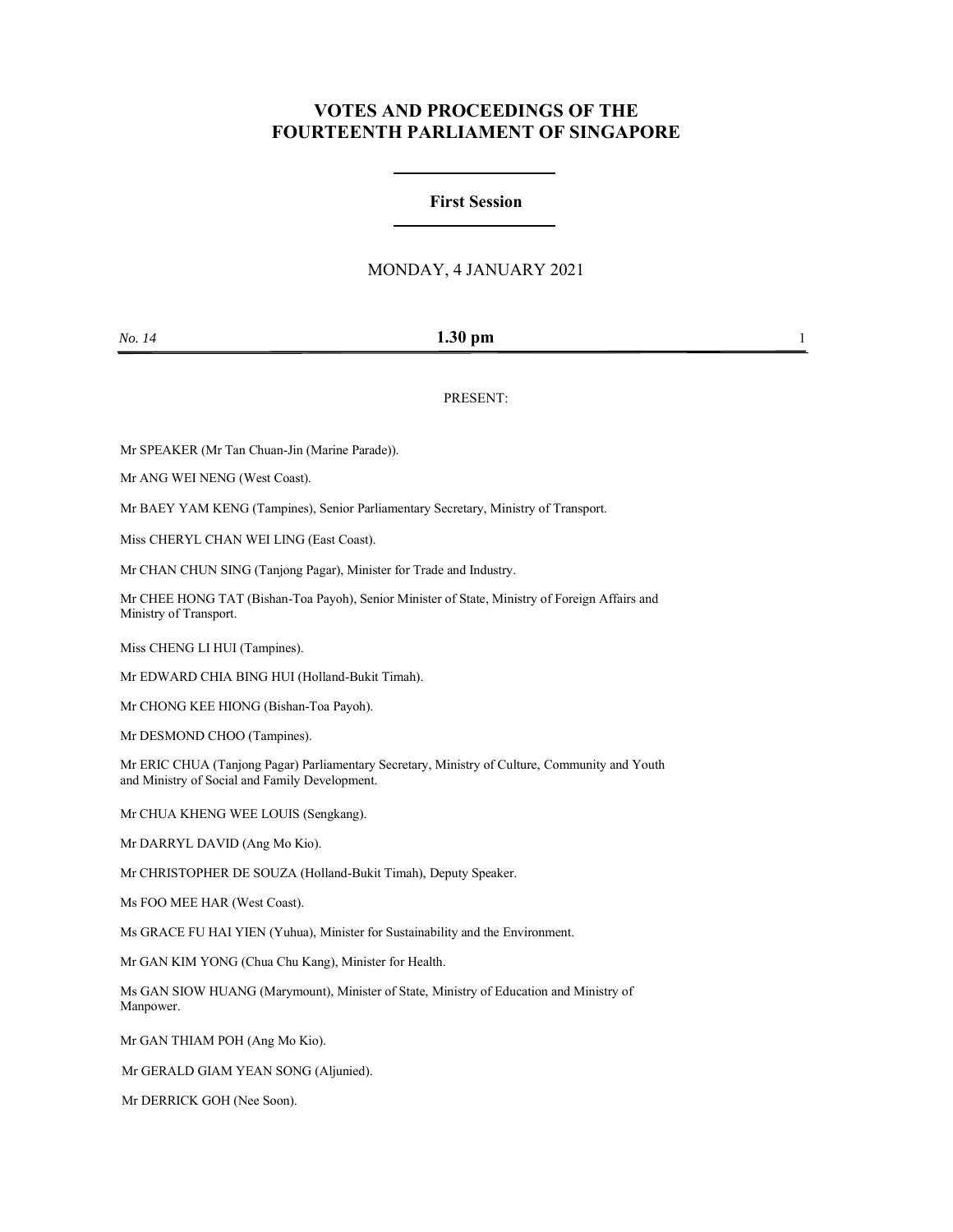Mr HENG CHEE HOW (Jalan Besar), Senior Minister of State, Ministry of Defence.

Mr HENG SWEE KEAT (East Coast), Deputy Prime Minister, Coordinating Minister for Economic Policies and Minister for Finance.

Mr SHAWN HUANG WEI ZHONG (Jurong).

Ms INDRANEE RAJAH (Tanjong Pagar), Minister, Prime Minister's Office, Second Minister for Finance, Second Minister for National Development and Leader of the House.

Mr S ISWARAN (West Coast), Minister for Communications and Information and Minister-in-charge of Trade Relations.

Dr JANIL PUTHUCHEARY (Pasir Ris-Punggol), Senior Minister of State, Ministry of Communications and Information and Ministry of Health and Government Whip.

Dr AMY KHOR LEAN SUAN (Hong Kah North), Senior Minister of State, Ministry of Sustainability and the Environment and Ministry of Transport.

Dr KOH POH KOON (Tampines), Senior Minister of State, Ministry of Health.

Mr KWEK HIAN CHUAN HENRY (Kebun Baru).

Mr DESMOND LEE (West Coast), Minister for National Development and Minister-in-charge of Social Services Integration.

Mr LEE HSIEN LOONG (Ang Mo Kio), Prime Minister.

Mr LEONG MUN WAI (Non-Constituency Member).

Mr LIANG ENG HWA (Bukit Panjang).

Mr LIM BIOW CHUAN (Mountbatten).

Assoc Prof JAMUS JEROME LIM (Sengkang).

Ms SYLVIA LIM (Aljunied).

Dr LIM WEE KIAK (Sembawang).

Ms LOW YEN LING (Chua Chu Kang), Minister of State, Ministry of Culture, Community and Youth and Ministry of Trade and Industry.

Ms MARIAM JAAFAR (Sembawang).

Dr MOHAMAD MALIKI BIN OSMAN (East Coast), Minister, Prime Minister's Office, Second Minister for Education and Second Minister for Foreign Affairs.

Mr MOHD FAHMI BIN ALIMAN (Marine Parade).

Mr MUHAMAD FAISAL ABDUL MANAP (Aljunied).

Assoc Prof Dr MUHAMMAD FAISHAL IBRAHIM (Nee Soon), Minister of State, Ministry of Home Affairs and Ministry of National Development.

Mr MURALI PILLAI (Bukit Batok).

Ms NADIA AHMAD SAMDIN (Ang Mo Kio).

Dr NG ENG HEN (Bishan-Toa Payoh), Minister for Defence.

Ms NG LING LING (Ang Mo Kio).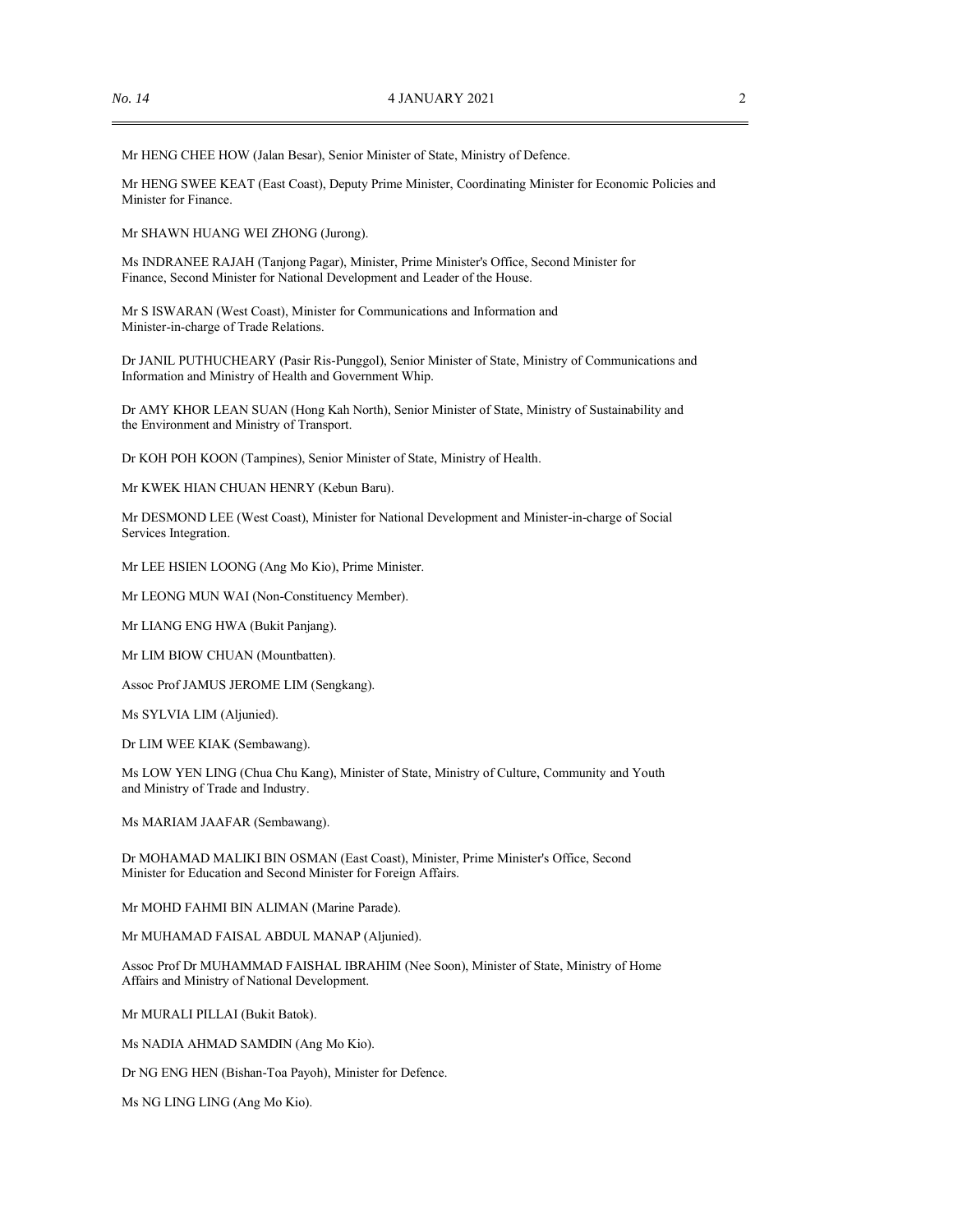Mr LOUIS NG KOK KWANG (Nee Soon).

Miss RACHEL ONG (West Coast).

Mr ONG YE KUNG (Sembawang), Minister for Transport.

Ms JOAN PEREIRA (Tanjong Pagar).

Mr LEON PERERA (Aljunied).

Ms DENISE PHUA LAY PENG (Jalan Besar).

Ms HAZEL POA (Non-Constituency Member).

Ms POH LI SAN (Sembawang).

Mr PRITAM SINGH (Aljunied), Leader of the Opposition.

Ms RAHAYU MAHZAM (Jurong), Parliamentary Secretary, Ministry of Health.

Mr SAKTIANDI SUPAAT (Bishan-Toa Payoh).

Mr SEAH KIAN PENG (Marine Parade).

Mr K SHANMUGAM (Nee Soon), Minister for Home Affairs and Minister for Law.

Mr SHARAEL TAHA (Pasir Ris-Punggol).

Ms SIM ANN (Holland-Bukit Timah), Senior Minister of State, Ministry of Communications and Information and Ministry of National Development and Deputy Government Whip.

Mr SITOH YIH PIN (Potong Pasir).

Ms HANY SOH (Marsiling-Yew Tee).

Ms SUN XUELING (Punggol West), Minister of State, Ministry of Education and Ministry of Social and Family Development.

Mr ALVIN TAN (Tanjong Pagar), Minister of State, Ministry of Culture, Community and Youth and Ministry of Trade and Industry.

Ms CARRIE TAN (Nee Soon).

Mr DENNIS TAN LIP FONG (Hougang).

Mr DESMOND TAN (Pasir Ris-Punggol), Minister of State, Ministry of Home Affairs and Ministry of Sustainability and the Environment.

Ms JESSICA TAN SOON NEO (East Coast), Deputy Speaker.

Mr TAN KIAT HOW (East Coast), Minister of State, Prime Minister's Office and Ministry of National Development.

Dr TAN SEE LENG (Marine Parade), Minister, Prime Minister's Office, Second Minister for Manpower and Second Minister for Trade and Industry.

Dr TAN WU MENG (Jurong).

Mr PATRICK TAY TECK GUAN (Pioneer).

Mr TEO CHEE HEAN (Pasir Ris-Punggol), Senior Minister and Coordinating Minister for National Security.

Mrs JOSEPHINE TEO (Jalan Besar), Minister for Manpower and Second Minister for Home Affairs.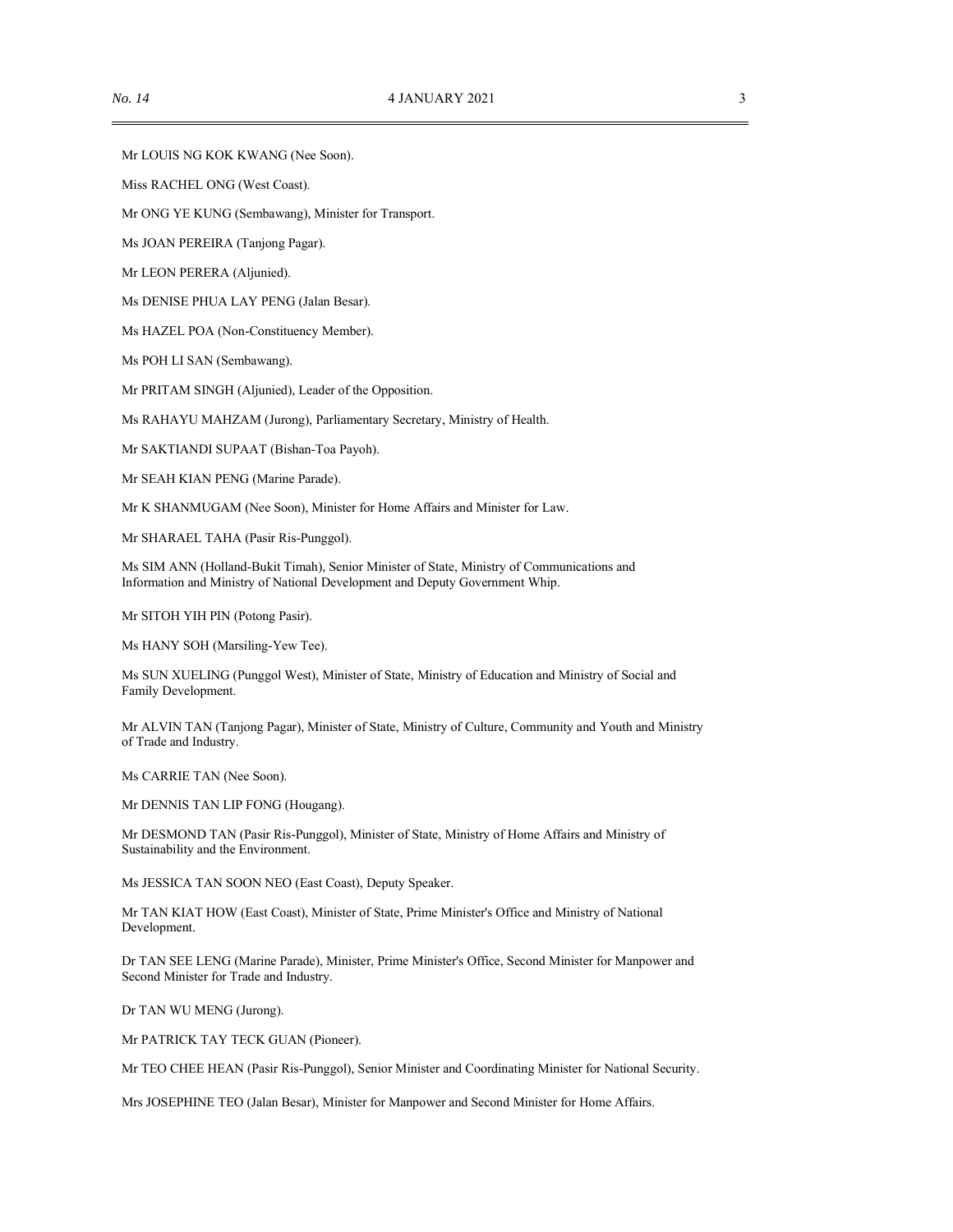Mr THARMAN SHANMUGARATNAM (Jurong), Senior Minister and Coordinating Minister for Social Policies.

Ms TIN PEI LING (MacPherson).

Mr EDWIN TONG CHUN FAI (Marine Parade), Minister for Culture, Community and Youth and Second Minister for Law.

Mr VIKRAM NAIR (Sembawang).

Dr VIVIAN BALAKRISHNAN (Holland-Bukit Timah), Minister for Foreign Affairs.

Dr WAN RIZAL (Jalan Besar).

Mr DON WEE (Chua Chu Kang).

Mr LAWRENCE WONG (Marsiling-Yew Tee), Minister for Education and Second Minister for Finance.

Mr XIE YAO QUAN (Jurong).

Mr ALEX YAM ZIMING (Marsiling-Yew Tee).

Ms YEO WAN LING (Pasir Ris-Punggol).

Mr YIP HON WENG (Yio Chu Kang).

Mr MELVIN YONG YIK CHYE (Radin Mas).

Mr ZAQY MOHAMAD (Marsiling-Yew Tee), Senior Minister of State, Ministry of Defence and Ministry of Manpower and Deputy Leader of the House.

Mr ZHULKARNAIN ABDUL RAHIM (Chua Chu Kang).

#### ABSENT:

Ms HE TING RU (Sengkang).

Mr MASAGOS ZULKIFLI B M M (Tampines), Minister for Social and Family Development, Second Minister for Health and Minister-in-charge of Muslim Affairs.

Ms RAEESAH KHAN (Sengkang).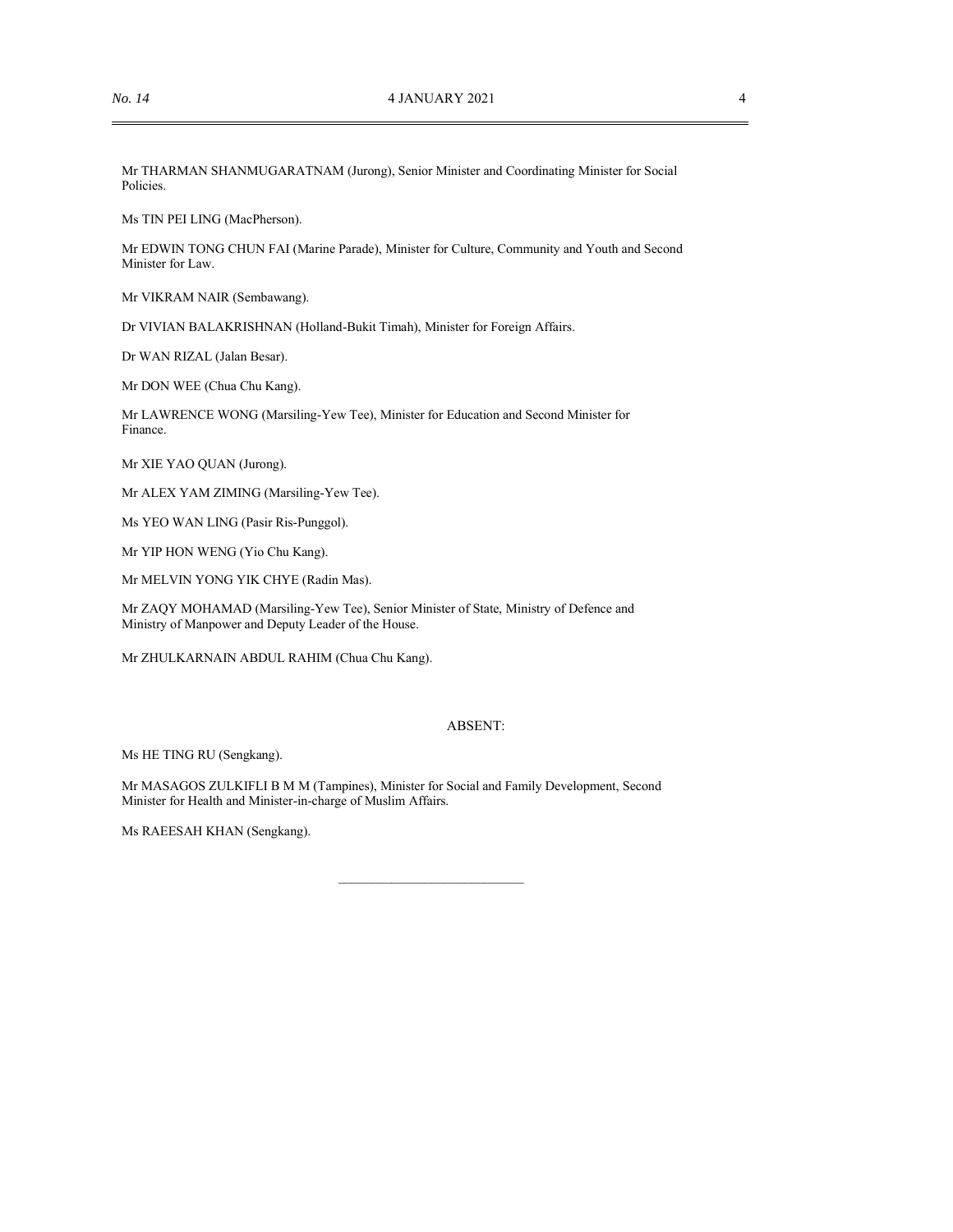- 1 Papers presented to Parliament and received by the Clerk of Parliament pursuant to Standing Order No. 31 (Presentation of Papers) and ordered to lie upon the Table:
	- 1.1 Customs (Amendment) Regulations 2020 Presented on 5 November 2020 (S.L. 82 of 2020).
	- 1.2 Customs (Duties) (Exemption) Order 2020 Presented on 5 November 2020 (S.L. 83 of 2020).
	- 1.3 Customs (Duties) (Amendment) Order 2020 Presented on 5 November 2020 (S.L. 84 of 2020).
	- 1.4 Goods and Services Tax (Imports Relief) (Amendment) Order 2020 Presented on 5 November 2020 (S.L. 85 of 2020).
	- 1.5 Point-To-Point Passenger Transport Industry (Amendment of Schedule Saving and Transitional Arrangements) Order 2020 – Presented on 5 November 2020 (S.L. 86 of 2020).
	- 1.6 Point-To-Point Passenger Transport Industry (Exempt Ride-Hail Service Operator) Order 2020 Presented on 5 November 2020 (S.L. 87 of 2020).
	- 1.7 Point-To-Point Passenger Transport Industry (Amendment) Regulations 2020 Presented on 5 November 2020 (S.L. 88 of 2020).
	- 1.8 Road Traffic (Taxi Service Operator Licence) (Revocation) Rules 2020 Presented on 5 November 2020 (S.L. 89 of 2020).
	- 1.9 Road Traffic (Private Hire Car Booking Service Operator) (Revocation) Rules 2020 Presented on 5 November 2020 (S.L. 90 of 2020).
	- 1.10 Road Traffic (Motor Vehicles, Quota System) (Amendment No. 3) Rules 2020 Presented on 5 November 2020 (S.L. 91 of 2020).
	- 1.11 Road Traffic (Public Service Vehicles) (Vocational Licences and Conduct of Drivers, Conductors, Trishaw Riders and Passengers) (Amendment No. 4) Rules 2020 – Presented on 5 November 2020 (S.L. 92 of 2020).
	- 1.12 Road Traffic (Public Service Vehicles) (Amendment No. 2) Rules 2020 Presented on 5 November 2020 (S.L. 93 of 2020).
	- 1.13 Road Traffic (Chauffeured Private Hire Car and Taxi Vocational Licence Demerit Points System) (Amendment) Rules 2020 – Presented on 5 November 2020 (S.L. 94 of 2020).
	- 1.14 COVID-19 (Temporary Measures) (Performances and Other Activities Control Order) Regulations 2020 – Presented on 6 November 2020 (S.L. 95 of 2020).
	- 1.15 COVID-19 (Temporary Measures) (Control Order) (Amendment No. 18) Regulations 2020 Presented on 6 November 2020 (S.L. 96 of 2020).
	- 1.16 MediShield Life Scheme (Amendment No. 4) Regulations 2020 Presented on 9 November 2020 (S.L. 97 of 2020).
	- 1.17 Report of the Presidential Council for Minority Rights on the Personal Data Protection (Amendment) Bill [Bill No 37/2020] – Presented on 11 November 2020 (Pres. Co. 7 of 2020).
	- 1.18 Report of the Presidential Council for Minority Rights on the Apostille Bill [Bill No 35/2020] Presented on 11 November 2020 (Pres. Co. 8 of 2020).
	- 1.19 Report of the Presidential Council for Minority Rights on the COVID-19 (Temporary Measures) (Amendment No. 3) Bill [Bill No 43/2020] – Presented on 11 November 2020 (Pres. Co. 9 of 2020).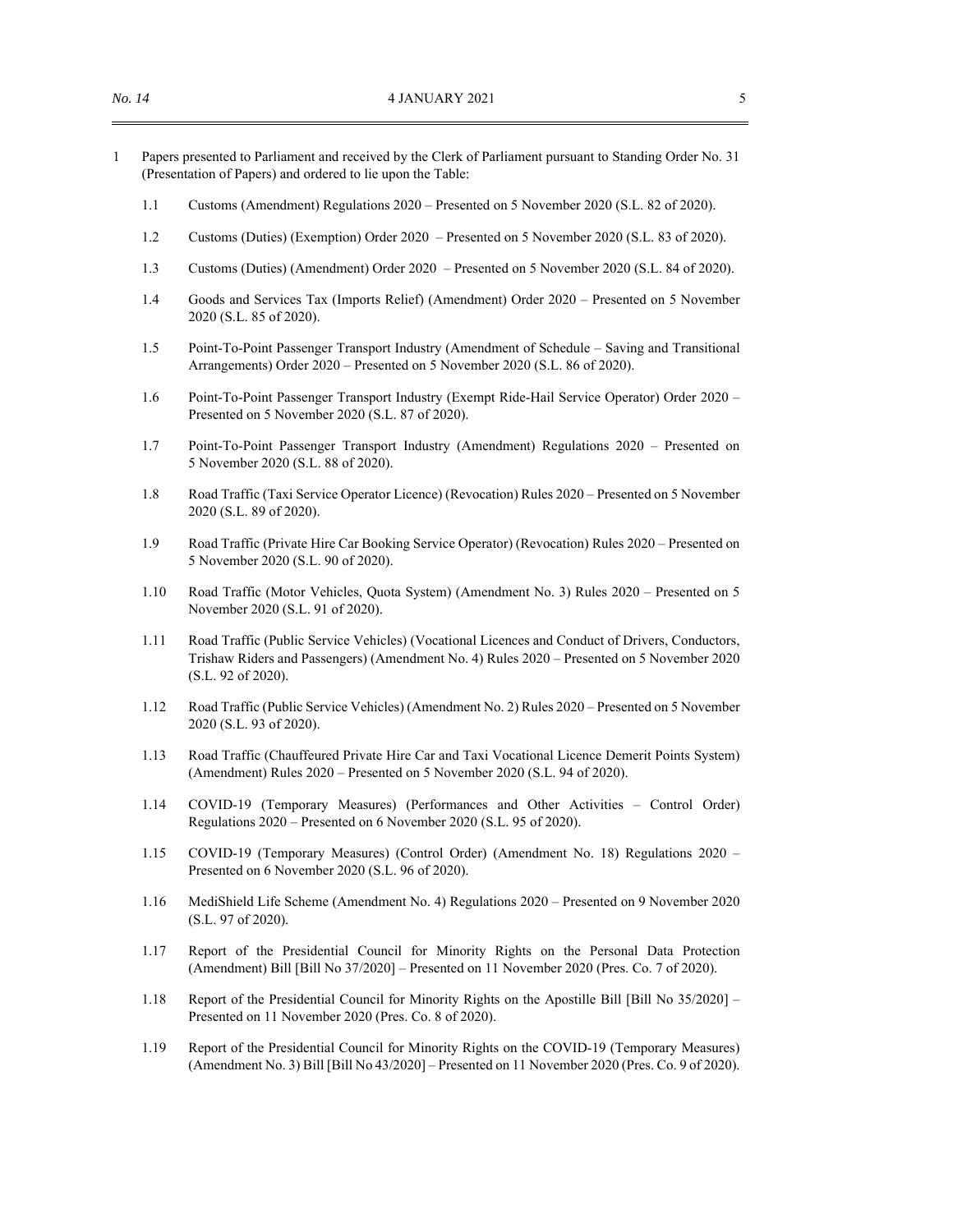- 1.20 Report of the Presidential Council for Minority Rights on the Insolvency, Restructuring and Dissolution (Amendment) Bill [Bill No 36/2020] – Presented on 11 November 2020 (Pres. Co. 10 of 2020).
- 1.21 Diplomatic and Consular Relations (United Nations Development Programme) Order 2020 Presented on 12 November 2020 (S.L. 98 of 2020).
- 1.22 Diplomatic and Consular Relations (United Nations Development Programme) (Amendment) Order 2020 – Presented on 12 November 2020 (S.L. 99 of 2020).
- 1.23 Customs (Offices and Stations) (Amendment) Regulations 2020 Presented on 23 November 2020 (S.L. 100 of 2020).
- 1.24 Long-Term Care Support Fund Audited Financial Statements for Financial Period from 2 January 2020 to 31 March 2020 – Presented on 30 November 2020 (S. 90 of 2020).
- 1.25 Silver Support (Amendment) Regulations 2020 Presented on 4 December 2020 (S.L. 101 of 2020).
- 1.26 COVID-19 (Temporary Measures) (Control Order) (Amendment No. 19) Regulations 2020 Presented on 7 December 2020 (S.L. 102 of 2020).
- 1.27 COVID-19 (Temporary Measures) (Performances and Other Activities Control Order) (Amendment) Regulations 2020 – Presented on 7 December 2020 (S.L. 103 of 2020).
- 1.28 Air Navigation (91 General Operating Rules) (Amendment No. 3) Regulations 2020 Presented on 8 December 2020 (S.L. 104 of 2020).
- 1.29 Air Navigation (121 Commercial Air Transport by Large Aeroplanes) (Amendment No. 2) Regulations 2020 – Presented on 8 December 2020 (S.L. 105 of 2020).
- 1.30 Air Navigation (125 Complex General Aviation) (Amendment No. 2) Regulations 2020 Presented on 8 December 2020 (S.L. 106 of 2020).
- 1.31 Air Navigation (135 Commercial Air Transport by Helicopters and Small Aeroplanes) (Amendment No. 2) Regulations 2020 – Presented on 8 December 2020 (S.L. 107 of 2020).
- 1.32 Air Navigation (137 Aerial Work) (Amendment No. 2) Regulations 2020 Presented on 8 December 2020 (S.L. 108 of 2020).
- 1.33 Environmental Public Health (Public Cleansing) (Amendment No. 2) Regulations 2020 Presented on 9 December 2020 (S.L. 109 of 2020).
- 1.34 United Nations (Sanctions Central African Republic) Regulations 2020 Presented on 9 December 2020 (S.L. 110 of 2020).
- 1.35 United Nations (Freezing of Assets of Persons Sudan) (Amendment No. 2) Regulations 2020 Presented on 9 December 2020 (S.L. 111 of 2020).
- 1.36 Air Navigation (Regulated Air Cargo Agents) (Amendment) Regulations 2020 Presented on 10 December 2020 (S.L. 112 of 2020).
- 1.37 Active Mobility (Amendment No. 4) Regulations 2020 Presented on 14 December 2020 (S.L. 113 of 2020).
- 1.38 Legal Profession (Prevention of Money Laundering and Financing of Terrorism) (Amendment) Rules 2020 – Presented on 15 December 2020 (S.L. 114 of 2020).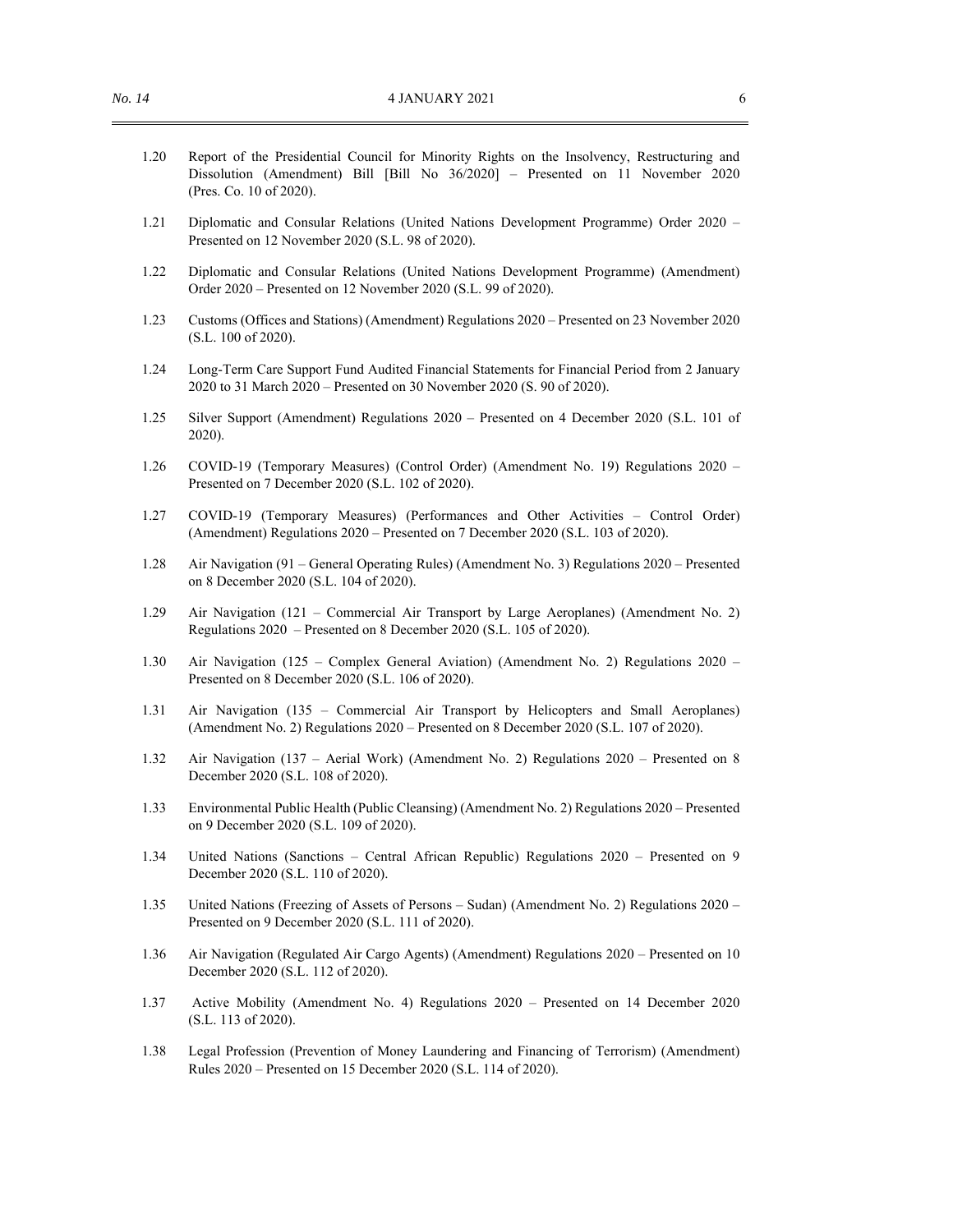- 1.39 Pawnbrokers Act 2015 (Amendment of Third Schedule) Order 2020 Presented on 15 December 2020 (S.L. 115 of 2020).
- 1.40 Charities (Fund-raising Appeals for Local and Foreign Charitable Purposes) (Amendment) Regulations 2020 – Presented on 23 December 2020 (S.L. 116 of 2020).
- 1.41 Road Traffic (Motor Vehicles, Registration and Licensing) (Amendment No. 3) Rules 2020 Presented on 24 December 2020 (S.L. 117 of 2020).
- 1.42 Judges' Remuneration (Annual Pensionable Salary) (Amendment) Order 2020 Presented on 28 December 2020 (S.L. 118 of 2020).
- 1.43 MediFund Endowment Scheme Annual Report for FY2019 (1 Apr 2019 to 31 Mar 2020) Presented on 28 December 2020 (S. 91 of 2020).
- 1.44 COVID-19 (Temporary Measures) (Control Order) (Amendment No. 20) Regulations 2020 Presented on 29 December 2020 (S.L. 119 of 2020).
- 1.45 COVID-19 (Temporary Measures) (Performances and Other Activities Control Order) (Amendment No. 2) Regulations 2020 – Presented on 29 December 2020 (S.L. 120 of 2020).
- 1.46 Employment (Administrative Penalties) (Amendment) Regulations 2020 Presented on 30 December 2020 (S.L. 121 of 2020).
- 1.47 Regulation of Imports and Exports (Prescribed Agreements) (Amendment No. 2) Regulations 2020 – Presented on 31 December 2020 (S.L. 122 of 2020).
- 1.48 Bus Services Industry (Bus Service Licence) (Amendment No. 2) Regulations 2020 Presented on 31 December 2020 (S.L. 123 of 2020).
- 1.49 Employment of Foreign Manpower (Work Passes) (Amendment No. 5) Regulations 2020 Presented on 4 January 2021 (S.L. 124 of 2020).
- 1.50 Central Provident Fund (New Retirement Sum Scheme) (Amendment No. 2) Regulations 2020 Presented on 4 January 2021 (S.L. 125 of 2020).
- 1.51 Central Provident Fund (MediSave Account Withdrawals) (Amendment No. 5) Regulations 2020 – Presented on 4 January 2021 (S.L. 126 of 2020).
- 2 26 Questions for Oral Answer were answered during Question Time.
- 3 Ministerial Statements Third Update on Whole-of-Government Response to COVID-19 (Minister for Health and Minister for Education).
- 4 Electronic Transactions (Amendment) Bill "to amend the Electronic Transactions Act (Chapter 88 of the 2011 Revised Edition) and to make consequential and related amendments to the Bills of Lading Act (Cap. 384) and the Contracts (Rights of Third Parties) Act (Cap. 53B)" – presented by the Minister for Communications and Information – read the first time; to be read a second time on the next available sitting day and to be printed. [Bill No. 1/2021].
- 5 Payment Services (Amendment) Bill (Minister for Transport, on behalf of the Prime Minister) Motion made, and Question proposed, "That the Bill be now read a second time."; Debate arising.